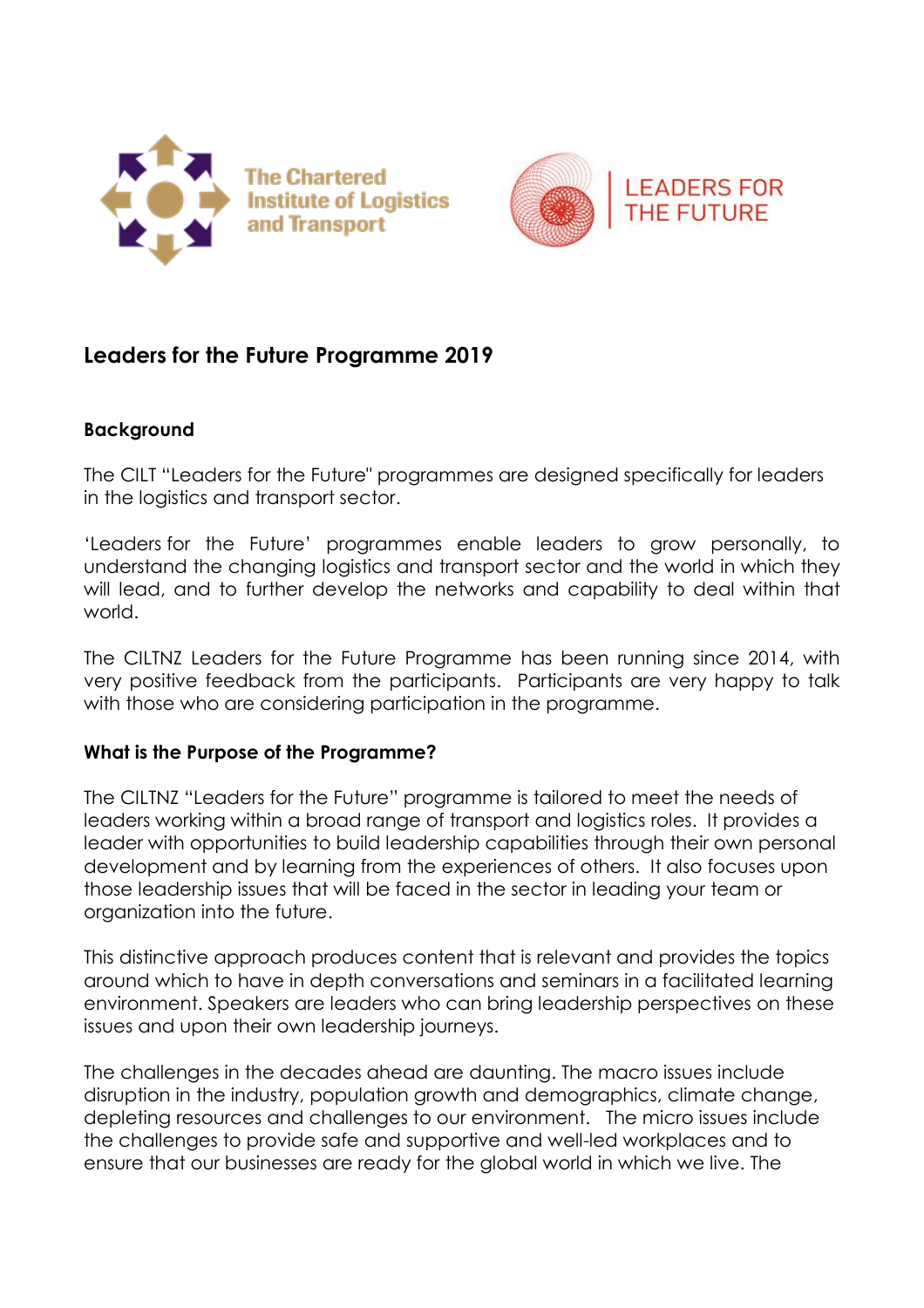leaders of our organizations will be dealing with ever more social, political and economic complexity and a world of increasingly rapid change. This will need leadership that 'gets it', where leaders can see opportunities in a challenging landscape, and can inspire their people to get the job done and succeed. This will require a different mix of leadership skills. Most of all, good leaders must know themselves to be able to empower others.

The Programme focuses on leading in a globally connected world and in particular:

- The development of leadership skills and practices, and the understanding of self – the basis of leadership.
- Learning from other leaders through facilitated in depth conversations and seminars with senior leaders within the logistics and transport sector, and with those from outside the sector on specific topics of interest.
- The development of in depth relationships with a network of other participants from across New Zealand, leading to an effective ongoing Alumni support group of all participants.
- An in depth understanding of the issues confronting the logistics and transport sector, including global and national economic influences, sustainability, social and cultural challenges, technology, leadership in the workplace etc.
- Participants will get to view the world through a broad range of lenses of different sectors, industries, modes, geographic locations and different speakers and leaders.

## **Who Should Attend?**

The programme is designed for those already in a leadership role within their organization and who are seen to be the leaders of the future. They will be in the top tiers of the leadership of their organization, or will be the rising stars, heading for those roles.

We are seeking leaders from diverse backgrounds across the logistics and transport sector. We welcome participants from the traditional areas of transport, including ports, road, rail and air, from all aspects of logistics, and from those key New Zealand industries that rely upon effective transport and logistics operations for their future. Although primarily focused on the logistics and transport sector, participants from a wider background would also benefit from the programme.

Applicants will go through a selection process in order to ensure an effective mix of backgrounds and appropriate experience.

#### **What Will the 2019 Programme Involve?**

The NZ 'Leaders for the Future' programme is a 10 day personally designed leadership programme that will begin in March 2019 and will be run over 4 sessions to be held around the country. There will be a number of opportunities for the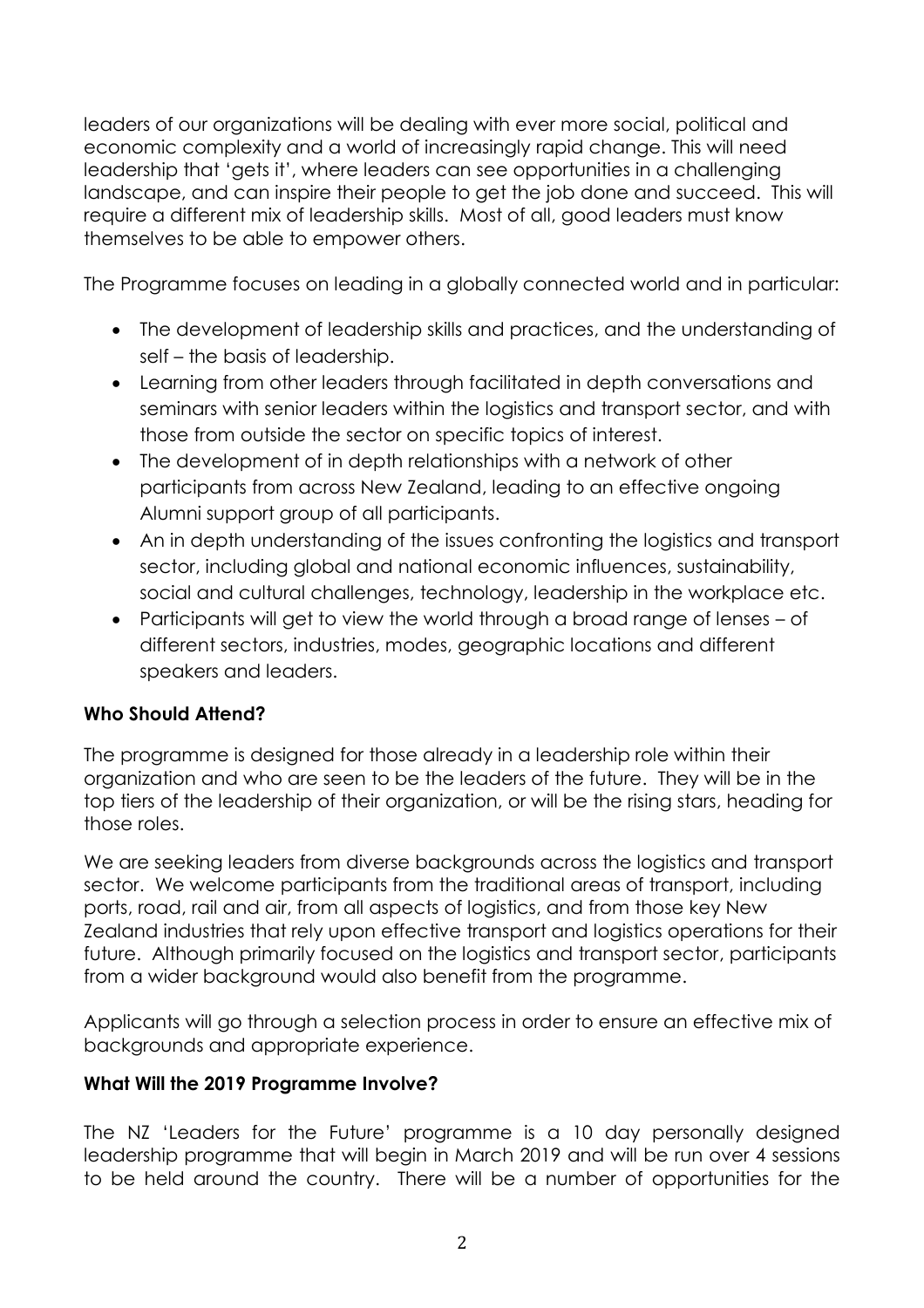group to interact with senior leaders in transport and logistics.

The 4 modules over 4 months will comprise 2 retreats of three days and 2 sessions of two days. The programme will be held in different parts of New Zealand, wherever possible using venues within the logistics and transport sector (ie meeting at ports, airports, logistics companies etc), with some field trips.

- The first session provides the tools for the leadership journey and introduces conversations with senior leaders, supported by appropriate reading. There will also be field trips of interest. The participants will undertake an initial leadership evaluation to assist with their personal leadership journey.
- The next two sessions will be focused around leadership conversations and reflections on particular leadership issues challenging the industry. The participants also receive the feedback from the 360 degree leadership tool, the Kouzes and Posner LPI. This supports the development of a personal leadership development plan.
- The final session will be a three day retreat, focusing on the public policy environment, global challenges and an issue of significant concern to NZ, together with the finalization of personal leadership plans.
- There will be an option for an appropriate mentor or coach to be provided to each candidate at the end of the programme, at an additional cost.
- The dynamic created around conversations on key challenges with a variety of inspiring leaders, and the reflection and discussion within the group, creates an environment to galvanise leadership thinking.

Leadership involves life long learning and good leaders need to have the opportunity to get away from their day to day roles to have the opportunity to learn from others, to learn more about themselves and to reflect.

## **What is the Detail of the Proposed Programme?**

The detailed programme for 2019 will be developed with input from leaders from the sector. There will be some opportunity too for participants to have input. However, a sample programme is outlined below.

#### *March: 3 day retreat (Auckland): Introduction to Leadership and An Overview of Issues Confronting the Industry plus Challenges Confronting Auckland*

- Introduction to leadership
- Tools for leadership conversations and reflection
- The basics of leadership learning about self
- An overview of the issues confronting the industry in NZ and globally presented by NZ leaders in the sector (2 – 3 speakers)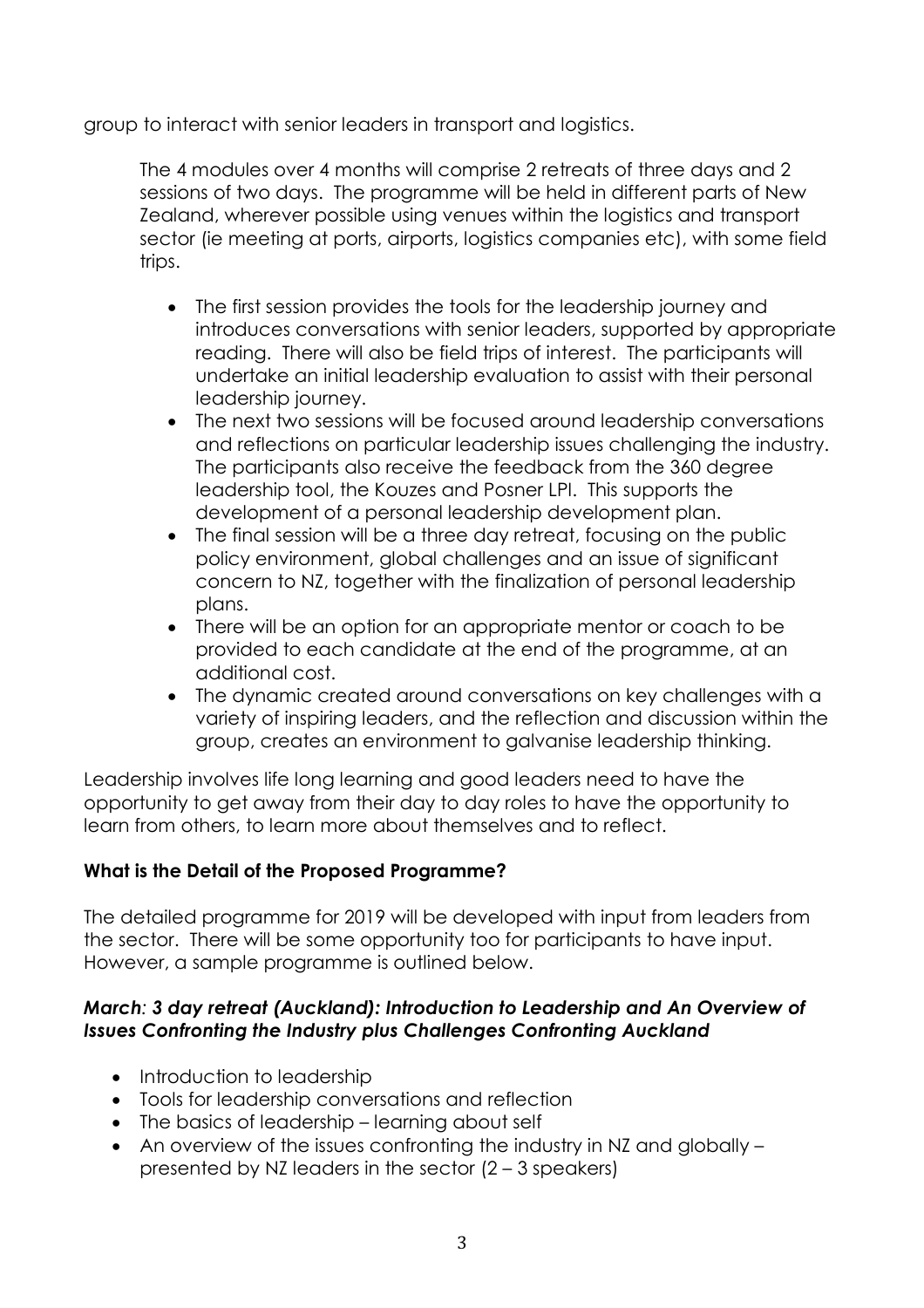- An Auckland case study with appropriate speakers, with focus on the challenges of Auckland.
- Field trips (eg Ports of Auckland, Auckland International Airport, Whenuapai Air Base)
- A CILT hosted function with senior leaders

Venues: Auckland: Retreat venues and local transport and logistics operations.

#### *April*: *2 day retreat (Taranaki, Napier or Bay of Plenty): Energy and Environmental Challenges, HSE and Leadership, Regional Logistics and Transport Challenges Leadership development – self awareness and reflection*

4+ speakers, with possibly a panel.

An overview of energy challenges – the oil industry, the future of energy, environmental challenges etc.

Or An overview of regional challenges – rural industries, regional ports, regional economic development

Conversation around Health and Safety and Social Responsibility Drinks or a dinner with local CILT members

Venues: Port Taranaki or Port of Tauranga or Napier Port; Local transport/ logistics operations and an oil company

## *May***: 2 day retreat (Christchurch): The Rural Sector, When Disaster Strikes Leadership as self – LPI evaluation**

4 + speakers, with possibly a panel. Transport and logistics in the rural sector An overview of the consequences of the earthquake – the role of logistics and transport, disaster recovery etc Leading in an uncertain world. A dinner with personal stories Venues: Christchurch: Local transport and logistics operations

#### *June: 3 day retreat (Wellington): Public Policy and NZ on the Global Stage*  **Putting leadership into action**

5 + speakers The role of Government – exploring the public sector role NZ on the Global Stage – what does that mean for our future? A New Zealand case study Cooking school with local CILT members Final dinner Venues: A government department, international transport/ logistics operation/ retreat venue

## *October: Graduation: At the CILT Awards Dinner in Wellington*